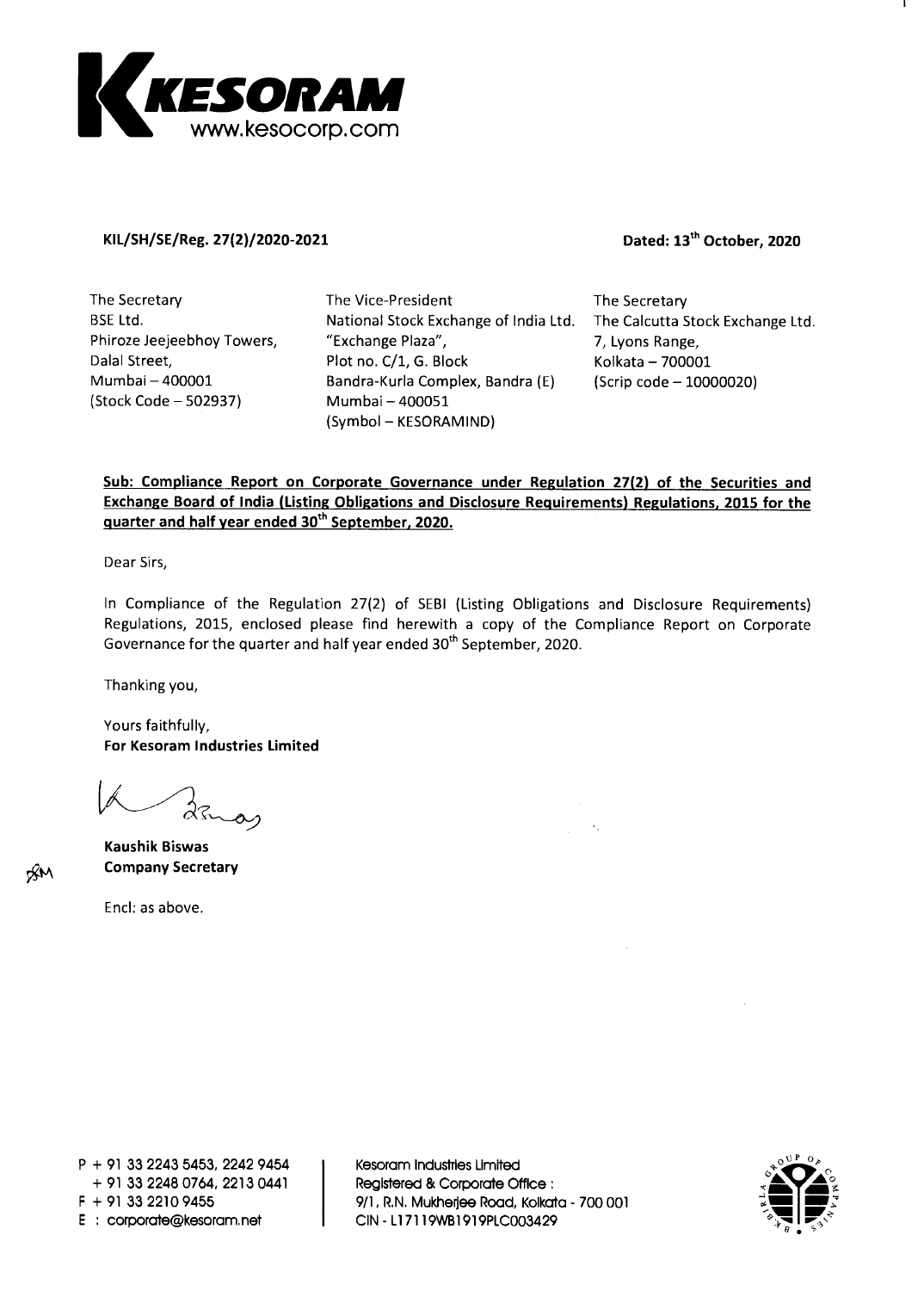|    | Corporate Governance - KESORAM INDUSTRIES LIMITED - For Quarter ending September 2020 |                             |                     |           |                                                |                            |                  |                                                                                                            |                                             |                                       |                            |                      |                                                    |                                                                                                                                                                          |                                                                                                                                                             |                                                                                                                                                                                 |                                                                                                                                                                                                                                    |
|----|---------------------------------------------------------------------------------------|-----------------------------|---------------------|-----------|------------------------------------------------|----------------------------|------------------|------------------------------------------------------------------------------------------------------------|---------------------------------------------|---------------------------------------|----------------------------|----------------------|----------------------------------------------------|--------------------------------------------------------------------------------------------------------------------------------------------------------------------------|-------------------------------------------------------------------------------------------------------------------------------------------------------------|---------------------------------------------------------------------------------------------------------------------------------------------------------------------------------|------------------------------------------------------------------------------------------------------------------------------------------------------------------------------------------------------------------------------------|
|    | <b>Annexure</b>                                                                       |                             |                     |           |                                                |                            |                  |                                                                                                            |                                             |                                       |                            |                      |                                                    |                                                                                                                                                                          |                                                                                                                                                             |                                                                                                                                                                                 |                                                                                                                                                                                                                                    |
|    |                                                                                       |                             |                     |           |                                                |                            |                  | I. Composition of Board of Directors                                                                       |                                             |                                       |                            |                      |                                                    |                                                                                                                                                                          |                                                                                                                                                             |                                                                                                                                                                                 |                                                                                                                                                                                                                                    |
| Sr | Title<br>(Mr.<br>Ms)                                                                  | <b>Name of the Director</b> | PAN ^               | DIN       | Category 1 of<br>directors                     | Category 2 of<br>directors | Date of<br>Birth | Whether<br>special<br>resolution<br>passed?<br>[Refer Reg.<br>17(1A) of<br>Listing<br><b>Regulations</b> ] | Date of<br>passing<br>special<br>resolution | <b>Initial Date of</b><br>appointment | Date of Re-<br>appointment | Date of<br>cessation | <b>Tenure</b><br>of<br>director<br>(in<br>months)* | No of<br>Directorship<br>in listed<br>entities<br>including this including this<br>listed entity<br>(Refer<br><b>Regulation</b><br>17A of Listing<br><b>Regulations)</b> | No of<br>Independent<br>Directorship<br>in listed<br>entities<br>listed entity<br>(Refer<br>Regulation<br>17A(1) of<br><b>Listing</b><br><b>Regulations</b> | Number of<br>memberships<br>in Audit/<br>Stakeholder<br>Committee(s)<br>including this<br>listed entity<br>(Refer<br>Regulation<br>$26(1)$ of<br>Listing<br><b>Regulations)</b> | No of post of<br>Chairperson<br>in Audit/<br>Stakeholder<br><b>Committee</b><br>held in listed<br>entities<br>including this<br>listed entity<br>(Refer<br><b>Regulation</b><br>$26(1)$ of<br><b>Listing</b><br><b>Regulations</b> |
|    |                                                                                       |                             |                     |           |                                                |                            |                  |                                                                                                            |                                             |                                       |                            |                      |                                                    |                                                                                                                                                                          |                                                                                                                                                             |                                                                                                                                                                                 |                                                                                                                                                                                                                                    |
|    | 1 Mrs                                                                                 | Manjushree Khaitan          | AGFPK0198L          | 00055898  | Non-Executive -<br>Non Independent<br>Director | Chairperson 24-12-1955     |                  | <b>NA</b>                                                                                                  | <b>NA</b>                                   | 30-10-1998                            | 29-09-2020                 |                      |                                                    | $\overline{2}$                                                                                                                                                           | $\bf{0}$                                                                                                                                                    | $\mathbf{0}$                                                                                                                                                                    | $\mathbf{0}$                                                                                                                                                                                                                       |
|    | $2 \mid Mr$                                                                           | Amitabha Jugalkishore Ghosh | AAFPG7411C          | 100055962 | Non-Executive -<br>Independent<br>Director     | Not<br>Applicable          | 30-08-1930       | Yes                                                                                                        | 29-03-2019                                  | 08-07-2014                            | 26-07-2019                 | 15-09-2020           | 74                                                 | $\overline{2}$                                                                                                                                                           | $\overline{2}$                                                                                                                                              | $\mathbf{1}$                                                                                                                                                                    | 1                                                                                                                                                                                                                                  |
|    | $3 \mid Mr$                                                                           | Kashi Prasad Khandelwal     | AETPK9443E          | 00748523  | Non-Executive -<br>Independent<br>Director     | Not<br>Applicable          | 04-03-1951       | NA                                                                                                         | <b>NA</b>                                   | 08-07-2014                            | 26-07-2019                 |                      | 74                                                 | 5                                                                                                                                                                        | 5                                                                                                                                                           | $\overline{\mathbf{3}}$                                                                                                                                                         | $\overline{5}$                                                                                                                                                                                                                     |
|    | $4 \mathrm{M}$                                                                        | Sudip Banerjee              | AANPB2951Q          | 05245757  | Non-Executive -<br>Independent<br>Director     | Not<br>Applicable          | 01-02-1960       | <b>NA</b>                                                                                                  | <b>NA</b>                                   | 08-07-2014                            | 26-07-2019                 |                      | 74                                                 | $\overline{4}$                                                                                                                                                           | $\overline{\mathbf{3}}$                                                                                                                                     | $\overline{3}$                                                                                                                                                                  | $\mathbf{0}$                                                                                                                                                                                                                       |
|    | $5$ Mr                                                                                | Lee Seow Chuan              | ZZZZZ9999Z          | 02696217  | Non-Executive -<br>Independent<br>Director     | Not<br>Applicable          | 05-10-1948       | NA                                                                                                         | <b>NA</b>                                   | 08-08-2014                            | 29-09-2020                 |                      | 57                                                 |                                                                                                                                                                          | $\mathbf{1}$                                                                                                                                                | $\mathbf{1}$                                                                                                                                                                    | $\mathbf{0}$                                                                                                                                                                                                                       |
|    | $6 \, \text{Ms}$                                                                      | Jikyeong Kang               | ZZZZZ9999Z          | 08045661  | Non-Executive -<br>Independent<br>Director     | Not<br>Applicable          | 22-10-1961       | <b>NA</b>                                                                                                  | <b>NA</b>                                   | 10-01-2018                            | 13-07-2018                 |                      | 26                                                 |                                                                                                                                                                          |                                                                                                                                                             | $\mathbf{1}$                                                                                                                                                                    | $\Omega$                                                                                                                                                                                                                           |
|    | $7 \vert Mr$                                                                          | Siddhartha Mohanty          | ACOPM1297R          | 08058830  | Non-Executive -<br>Nominee Director            | Not<br>Applicable          | 08-06-1963       | NA                                                                                                         | <b>NA</b>                                   | 10-02-2018                            | 26-07-2019                 |                      |                                                    | $\overline{2}$                                                                                                                                                           | $\mathbf{0}$                                                                                                                                                | $\overline{2}$                                                                                                                                                                  | $\mathbf{0}$ .                                                                                                                                                                                                                     |
|    | $8 \mathrm{M}$ r                                                                      | Bhaskar Niyogi              | ABJPN0641C          | 03494944  | Non-Executive -<br>Nominee Director            | Not<br>Applicable          | 20-08-1952       | NA                                                                                                         | NA.                                         | 07-11-2019                            |                            |                      |                                                    |                                                                                                                                                                          | $\bf{0}$                                                                                                                                                    |                                                                                                                                                                                 | $\mathbf{0}$                                                                                                                                                                                                                       |
|    | 9 $Mr$                                                                                | Radhakrishnan Padmalochanan | AAOPR4248M 08284551 |           | <b>Executive Director</b>                      | Not<br>Applicable          | 04-02-1968       | NA                                                                                                         | <b>NA</b>                                   | 08-08-2019                            |                            |                      |                                                    |                                                                                                                                                                          | $\theta$                                                                                                                                                    |                                                                                                                                                                                 | $\mathbf{0}$                                                                                                                                                                                                                       |

Wether the listed entity has a Regular Chairperson : Yes Whether Chairperson is related to MD or CEO: No

^ PAN of any director would not be displayed on the website of Stock Exchange.

\* to be filled only for Independent Director- Tenure would mean total period from which Independent director is serving on Board of directors of the listed entity in continuity without any cooling off period. For the purpose of clarity, a Director counted as Chairman/Chairperson of a Committee has not been again counted as a Member of the Committee in which he/she is a counted Chairman / Chairperson.

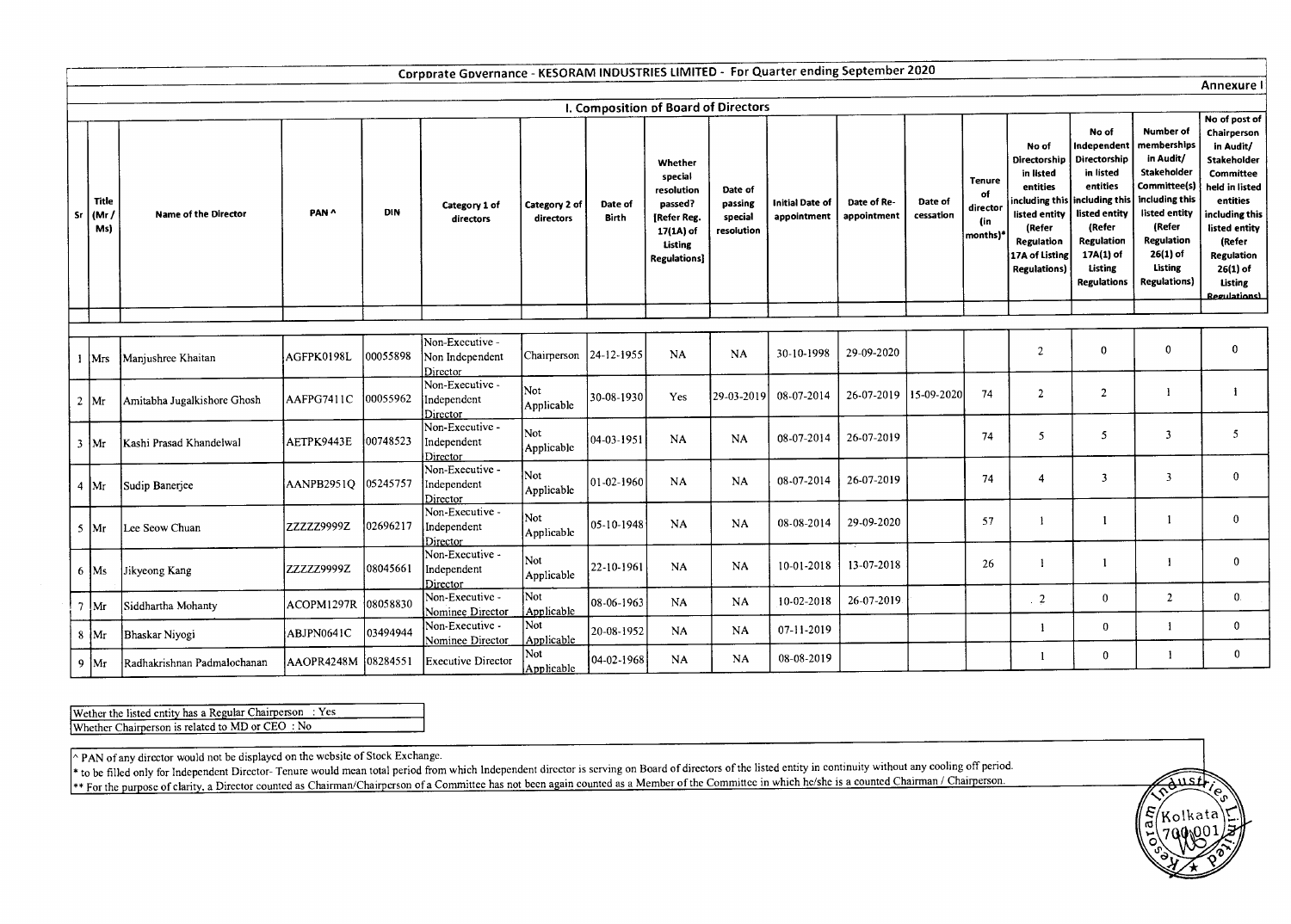# **II. Composition of Committees**

# **A) Audit Committee :-**

|           |                   | Name of Committee members     | Category 1 of directors     | Category 2 of | Date of     | Date of    |
|-----------|-------------------|-------------------------------|-----------------------------|---------------|-------------|------------|
| <b>Sr</b> | <b>DIN Number</b> |                               |                             | directors     | Appointment | Cessation  |
|           |                   | Amitabha Jugalkishore Ghosh * | Non-Executive -             | Chairperson   | 24-03-2000  | 15-09-2020 |
|           | 00055962          |                               | <b>Independent Director</b> |               |             |            |
|           |                   | İKashi Prasad Khandelwal **   | Non-Executive -             | Chairperson   | 10-04-2012  |            |
|           | 2 100748523       |                               | Independent Director        |               |             |            |
|           | 3 105245757       | Sudip Banerjee                | Non-Executive -             | Member        | 29-04-2014  |            |
|           |                   |                               | Independent Director        |               |             |            |
| 4         | 102696217         | Lee Seow Chuan                | Non-Executive -             | Member        | 08-08-2014  |            |
|           |                   |                               | Independent Director        |               |             |            |
| 5.        | 108045661         |                               | Non-Executive -             | lMember i     | 10-01-2018  |            |
|           |                   | Jikyeong Kang                 | Independent Director        |               |             |            |
| 6         | 08058830          | Siddhartha Mohanty            | Non-Executive - Nominee     | <b>Member</b> | 10-02-2018  |            |
|           |                   |                               | Director                    |               |             |            |
| 7         | 103494944         | Bhaskar Niyogi                | Non-Executive - Nominee     | Member        | 07-11-2019  |            |
|           |                   |                               | Director                    |               |             |            |

Whether the Audit Committee has a Regular Chairperson : Yes

Amitabha Jugalkishore Ghosh passed away on 15th September, 2020.

Kashi Prasad Khandelwal was appointed as the Chairman of the Audit Committee w.e.f. 17th September, 2020.

### B) **Nomination and Remuneration Committee** :-

Whether the Nomination and Remuneration Committee has a Regular Chairperson : Yes

| Sr | DIN Number | Name of Committee members   | Category 1 of directors                 | Category 2 of<br>directors | Date of<br>Appointment | Date of<br>Cessation |
|----|------------|-----------------------------|-----------------------------------------|----------------------------|------------------------|----------------------|
|    | 00055962   | Amitabha Jugalkishore Ghosh | Non-Executive -<br>Independent Director | Chairperson                | 22-01-2016             | 15-09-2020           |
| 2  | 00748523   | lKashi Prasad Khandelwal    | Non-Executive -<br>Independent Director | Chairperson                | 10-04-2012             |                      |
| 3. | 102696217  | Lee Seow Chuan              | Non-Executive -<br>Independent Director | lMember                    | 10-02-2018             |                      |
| 4  | 08058830   | Siddhartha Mohanty          | Non-Executive - Nominee<br>Director     | <b>IMember</b>             | 17-09-2020             |                      |

Amitabha Jugalkishore Ghosh passed away on 15th September, 2020.

Kashi Prasad Khandelwal was appointed as the Chairman of the Audit Committee w.e.f. 17th September, 2020.  $* *$ 

# C) **Stakeholders Relationship Committee**

Whether the Stakeholders Relationship Committee has a Regular Chairperson : Yes

| Sr | <b>DIN Number</b> | Name of Committee members     | Category 1 of directors                         | Category 2 of<br>directors | Date of<br>Appointment | Date of<br>Cessation |
|----|-------------------|-------------------------------|-------------------------------------------------|----------------------------|------------------------|----------------------|
|    | 100748523         | IKashi Prasad Khandelwal      | <b>INon-Executive -</b><br>Independent Director | Chairperson                | 10-04-2012             |                      |
|    | 2 05245757        | Sudip Banerjee                | Non-Executive -<br>Independent Director         | l Member                   | 01-04-2019             |                      |
|    | 108284551 ہ       | l Radhakrishnan Padmalochanan | Executive Director                              | lMember                    | 08-08-2019             |                      |

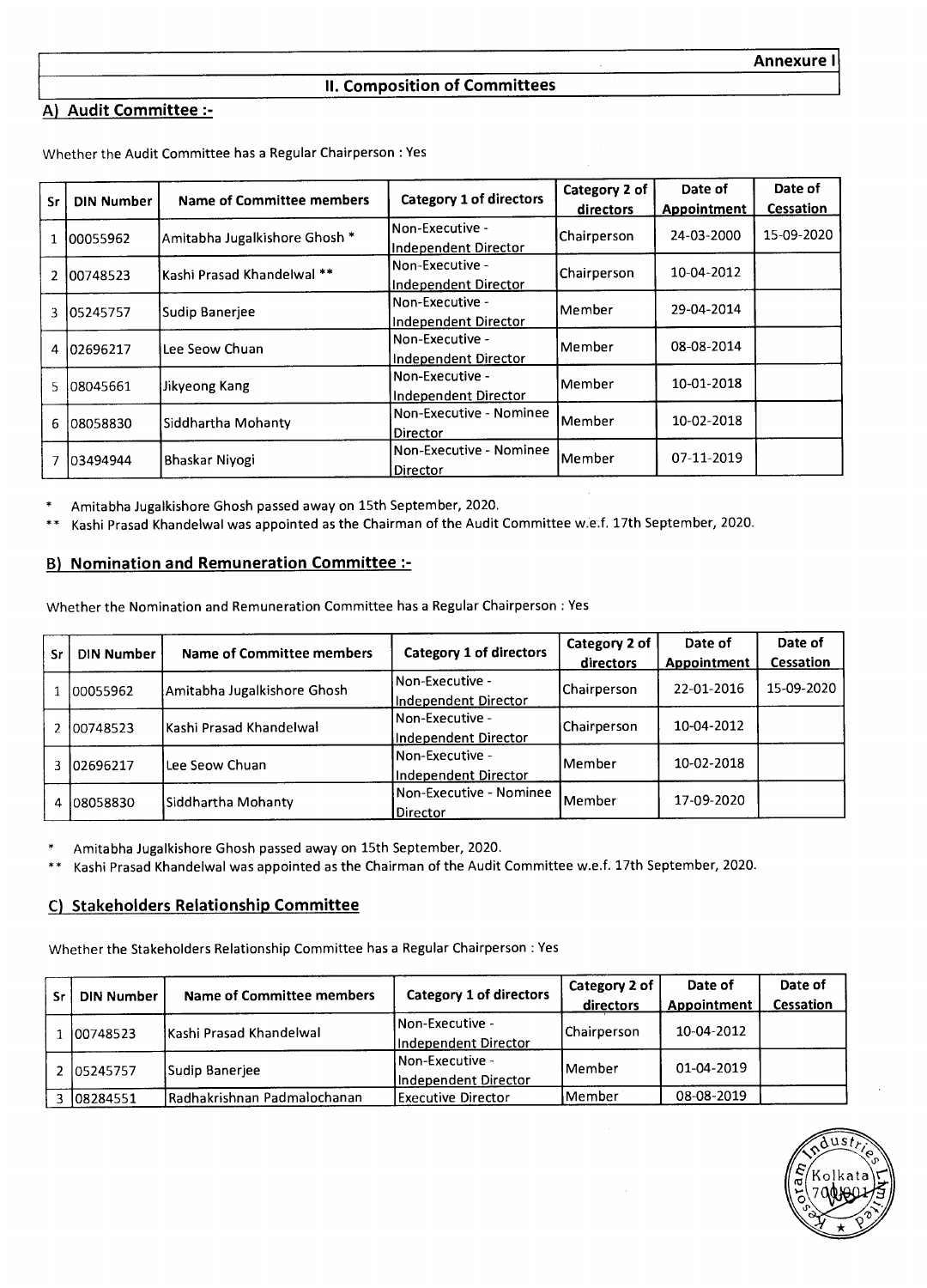|                |                                                                 |                                                                                                                          |                                                                                   |                                              |                                                            |                                                     | <b>Annexure 1</b>                                                      |
|----------------|-----------------------------------------------------------------|--------------------------------------------------------------------------------------------------------------------------|-----------------------------------------------------------------------------------|----------------------------------------------|------------------------------------------------------------|-----------------------------------------------------|------------------------------------------------------------------------|
|                |                                                                 | Ш.                                                                                                                       | <b>Meeting of Board of Directors</b>                                              |                                              |                                                            |                                                     |                                                                        |
| <b>Sr</b>      | Date(s) of<br>meeting (if<br>any) in the<br>previous<br>quarter | Date(s) of meeting<br>(Enter dates of<br><b>Previous quarter</b><br>and Current<br>quarter in<br>chronological<br>order) | <b>Maximum</b><br>gap between<br>any two<br>consecutive<br>(in number<br>of days) | <b>Notes for</b><br>not<br>providing<br>Date | Whether<br>requireme<br>nt of<br>Quorum<br>met<br>(Yes/No) | <b>Number</b><br>οf<br><b>Directors</b><br>present* | No. of<br>Independent<br><b>Directors</b><br>attending the<br>meeting* |
| 1              |                                                                 | 28-04-2020                                                                                                               |                                                                                   |                                              | lYes                                                       | 9                                                   | 5 <sub>l</sub>                                                         |
| $\overline{2}$ |                                                                 | 30-07-2020                                                                                                               | 92                                                                                |                                              | Yes                                                        | 9                                                   | $\mathsf{S}$                                                           |
| 3              |                                                                 | 04-08-2020                                                                                                               | 4                                                                                 |                                              | lYes                                                       | 9                                                   | $\mathsf{S}$                                                           |

\* to be filled in only for the current quarter meetings

|                |                           |                                                                                                                     | IV.                                                                                 | <b>Meeting of Committees</b>  |                                         |                                                                                                         |    |                                                                        |  |
|----------------|---------------------------|---------------------------------------------------------------------------------------------------------------------|-------------------------------------------------------------------------------------|-------------------------------|-----------------------------------------|---------------------------------------------------------------------------------------------------------|----|------------------------------------------------------------------------|--|
| Sr             | Name of<br>Committee      | Date(s) of meeting<br>(Enter dates of<br>Previous quarter<br>and Current<br>quarter in<br>chronological<br>order)** | <b>Maximum</b><br> gap between <br>any two<br>consecutive<br>(in number<br>of days) | Name of<br>other<br>committee | Reson for  <br>not<br>providing<br>date | Whether<br>requireme<br>Number of<br>nt of<br><b>Directors</b><br>Quorum<br>present*<br>met<br>(Yes/No) |    | No. of<br>Independent<br><b>Directors</b><br>attending the<br>meeting* |  |
| 1              | Audit<br>Committee        | 11-02-2020                                                                                                          |                                                                                     |                               |                                         | Yes                                                                                                     | 6  | 41                                                                     |  |
| $\overline{2}$ | Audit<br>Committee        | 30-07-2020                                                                                                          | 169                                                                                 |                               |                                         | Yes                                                                                                     | 6  | 4                                                                      |  |
| 3              | <b>Audit</b><br>Committee | 30-07-2020                                                                                                          |                                                                                     |                               |                                         | Yes                                                                                                     | 61 | 4                                                                      |  |

\* to be filled in only for the current quarter meetings

\*\* SEBI vide its Circular Nos. SEBI/HO/CFD/CMD1/CIR/P/2020 /38 read with SEBI/HO/CFD/CMD1/CIR/P/2020 /110 dated 19th March, 2020 and 26th June, 2020 respectively, have granted relaxation to all the listed companies from observing maximum stipulated time gap between two Audit Committee Meetings held between the period 1st December, 2019 and 31st July, 2020.

\*\*\* This information has to be mandatorily be given for audit committee, for rest of the committees giving this information is optional.

|                | <b>Related Party Transactions</b><br>V.                                                                   |                                     |                                                                             |
|----------------|-----------------------------------------------------------------------------------------------------------|-------------------------------------|-----------------------------------------------------------------------------|
| Sr             | Subject                                                                                                   | Compliance<br>status<br>(Yes/No/NA) | If status is "No"<br>details of non-<br>compliance<br>may be given<br>here. |
|                | Whether prior approval of audit committee obtained                                                        | <b>Yes</b>                          |                                                                             |
| $\overline{2}$ | Whether shareholder approval obtained for material RPT                                                    | <b>NA</b>                           |                                                                             |
| 3              | Whether details of RPT entered into pursuant to omnibus approval have been<br>reviewed by Audit Committee | Yes*                                |                                                                             |

\* Details of RPT entered into from 01.07.2020 to 30.09.2020 pursuant to omnibus approval will be reviewed by the Audit Committee in the ensuing Audit Committee Meeting. Preceding Quarter transactions i.e. from 01.04.2020 to 30.06.2020 were reviewed by the Committee at their Meeting held on 30th July, 2020.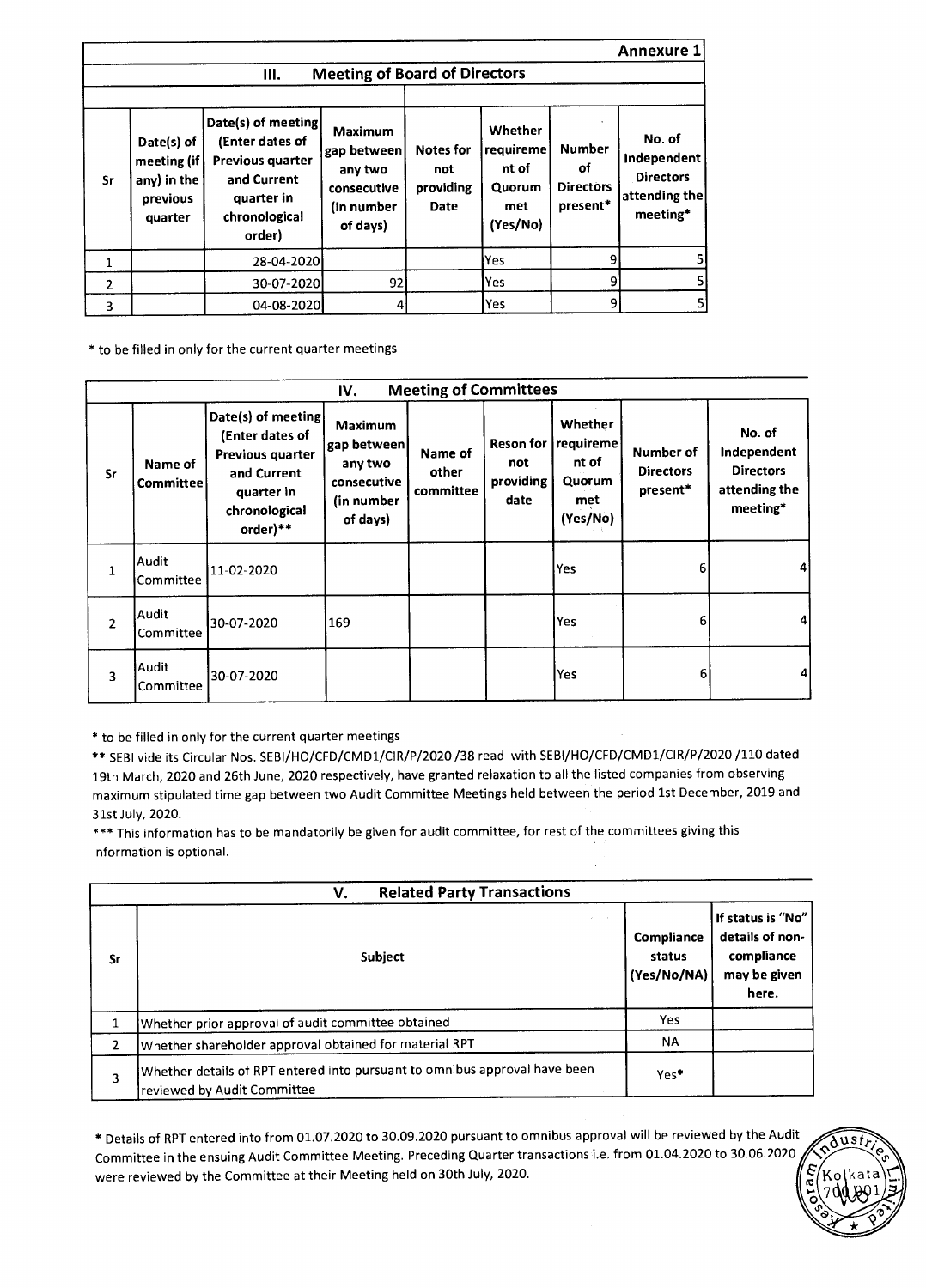|                | <b>Annexure 1</b>                                                                                                                                                                                                     |                                      |  |  |  |  |  |
|----------------|-----------------------------------------------------------------------------------------------------------------------------------------------------------------------------------------------------------------------|--------------------------------------|--|--|--|--|--|
|                | <b>Affirmations</b><br>VI.                                                                                                                                                                                            |                                      |  |  |  |  |  |
| Sr             | Subject                                                                                                                                                                                                               | <b>Compliance status</b><br>(Yes/No) |  |  |  |  |  |
| $\mathbf{1}$   | The composition of Board of Directors is in terms of SEBI (Listing Obligations and<br>Disclosure Requirements) Regulations, 2015                                                                                      | Yes                                  |  |  |  |  |  |
| $\overline{2}$ | The composition of the following Committees is in terms of SEBI (Listing Obligations<br>and Disclosure Requirements) Regulations, 2015.<br>a. Audit Committee                                                         | Yes                                  |  |  |  |  |  |
| 3              | The composition of the following Committees is in terms of SEBI (Listing Obligations<br>and Disclosure Requirements) Regulations, 2015.<br>b. Nomination & remuneration committee                                     | Yes                                  |  |  |  |  |  |
|                | The composition of the following Committees is in terms of SEBI (Listing Obligations<br>4 and Disclosure Requirements) Regulations, 2015.<br>c. Stakeholders relationship committee                                   | Yes                                  |  |  |  |  |  |
|                | The composition of the following Committees is in terms of SEBI (Listing Obligations<br>5 and Disclosure Requirements) Regulations, 2015.<br>d. Risk management committee (applicable to the top 500 listed entities) | <b>NA</b>                            |  |  |  |  |  |
|                | The Committee Members have been made aware of their powers, role and<br>6   responsibilities as specified in SEBI (Listing Obligations and Disclosure<br>Requirements) Regulations, 2015.                             | Yes                                  |  |  |  |  |  |
| $\overline{7}$ | The Meetings of the Board of Directors and the above Committees have been<br>conducted in the manner as specified in SEBI (Listing Obligations and Disclosure<br>Requirements) Regulations, 2015.                     | Yes                                  |  |  |  |  |  |
| 8              | This report and / or the report submitted in the previous quarter has been placed<br>before Board of Directors.                                                                                                       | Yes                                  |  |  |  |  |  |



 $\frac{d\mu}{d\tau}$